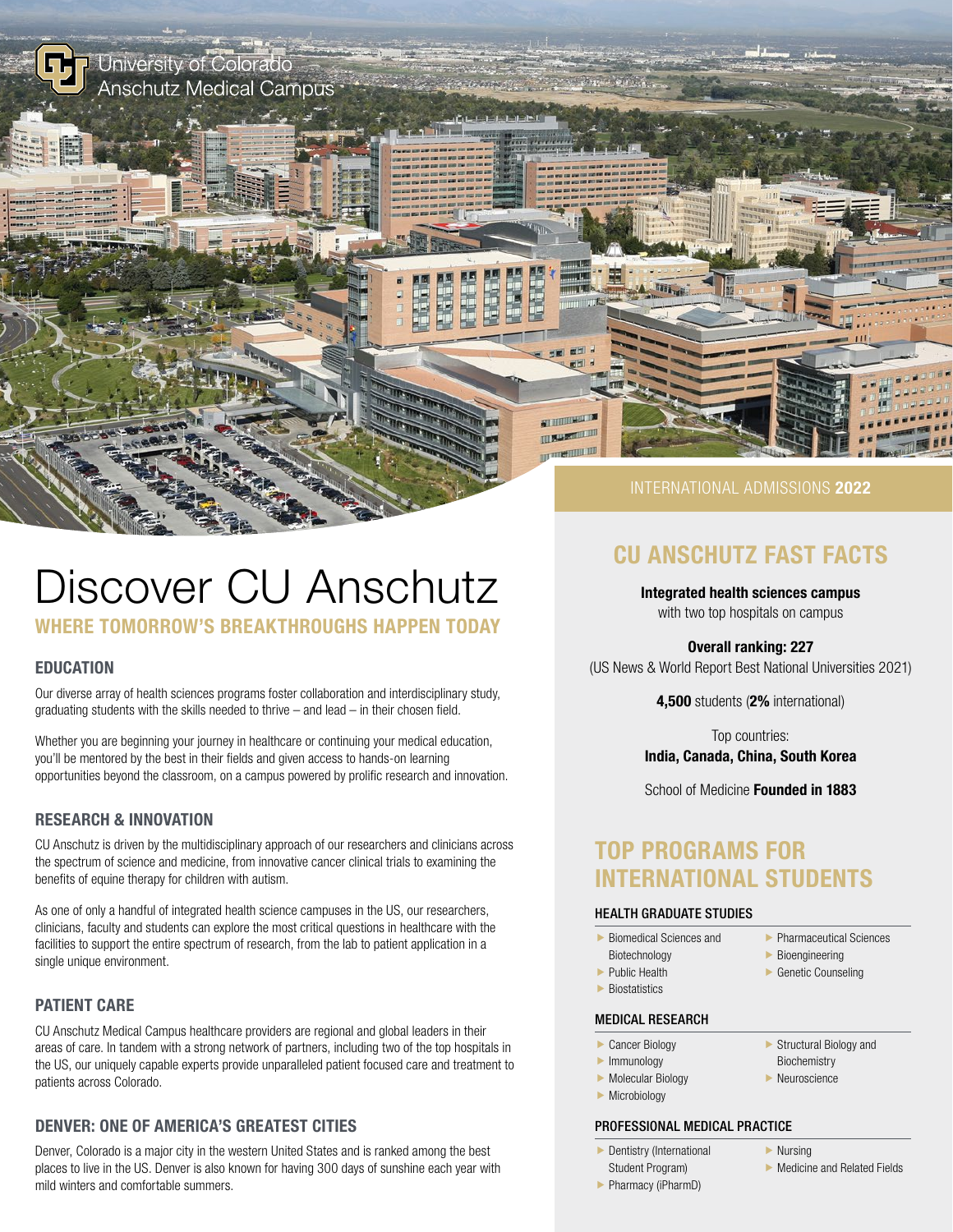# ANSCHUTZ MEDICAL CAMPUS PROGRAMS OF STUDY

 $\mathcal{J}$  = Standard TOEFL score requirement: 79  $x =$  Standard IELTS Requirement: 6.5 Standard Duolingo Requirement: 105 \*\*

| Program                                  | <b>Tracks/Concentrations</b>                                                                                                                                                                                                                                                                                                                                                     |                                                                                                                                                                                                                                                                                                                        | <b>Degree</b>         | Admission<br><b>Exam Scores</b> | ELP**                 | <b>STEM OPT</b>             |
|------------------------------------------|----------------------------------------------------------------------------------------------------------------------------------------------------------------------------------------------------------------------------------------------------------------------------------------------------------------------------------------------------------------------------------|------------------------------------------------------------------------------------------------------------------------------------------------------------------------------------------------------------------------------------------------------------------------------------------------------------------------|-----------------------|---------------------------------|-----------------------|-----------------------------|
| <b>COLLEGE OF NURSING</b>                |                                                                                                                                                                                                                                                                                                                                                                                  |                                                                                                                                                                                                                                                                                                                        |                       |                                 |                       |                             |
| Nursing                                  | » Adult-Gerontology Acute Care Nurse<br>Practitioner<br>» Adult-Gerontology Primary Care Nurse<br>Practitioner<br>» Clinical Nurse Specialist (CNS) Adult-<br>Gerontology<br>» Family Nurse Practitioner<br>» Health Care Informatics<br>» i-LEAD Nursing Leadership and<br>Healthcare Systems                                                                                   | » Nurse-Midwifery<br>» Women's Health Nurse Practitioner<br>» Pediatric Nurse Practitioner Acute<br>Care<br>» Pediatric Nurse Practitioner Primary<br>Care<br>» Psychiatric Mental Health Nurse<br>Practitioner<br>» Veteran and Military Health Care                                                                  | MS/PhD/<br><b>DNP</b> |                                 | <b>TOEFL: 83</b><br>Х |                             |
| <b>COLORADO SCHOOL OF PUBLIC HEALTH</b>  |                                                                                                                                                                                                                                                                                                                                                                                  |                                                                                                                                                                                                                                                                                                                        |                       |                                 |                       |                             |
| <b>Biostatistics</b>                     |                                                                                                                                                                                                                                                                                                                                                                                  |                                                                                                                                                                                                                                                                                                                        | MS/PhD                | GRE                             | √X                    | ✓                           |
| Epidemiology                             |                                                                                                                                                                                                                                                                                                                                                                                  |                                                                                                                                                                                                                                                                                                                        | MS/PhD                | GRE                             | $\sqrt{x}$            | ✓                           |
| <b>Health Services Research</b>          |                                                                                                                                                                                                                                                                                                                                                                                  |                                                                                                                                                                                                                                                                                                                        | MS/PhD                | GRE                             | $\sqrt{x}$            |                             |
| Public Health                            | » Applied Biostatistics<br>» Community & Behavioral Health<br>» Environmental & Occupational Health<br>» Epidemiology<br>» Global Health + Applied Biostatistics<br>» Global Health + Community & Behavioral<br>Health<br>» Global Health + Environmental &<br>Occupational Health<br>» Global Health + Epidemiology<br>» Global Health + Health Systems,<br>Management & Policy | » Global Health + Maternal & Child<br>Health Health Systems, Management<br>& Policy<br>» Leadership & Public Health Practice<br>(online)<br>» Maternal & Child Health<br>» Population Mental Health & Wellbeing<br>DrPH:<br>» Community & Behavioral Health<br>» Environmental & Occupational Health<br>» Epidemiology | MPH/DrPH              |                                 | √X                    | ✓<br>(varies by<br>program) |
| <b>SCHOOL OF DENTAL MEDICINE</b>         |                                                                                                                                                                                                                                                                                                                                                                                  |                                                                                                                                                                                                                                                                                                                        |                       |                                 |                       |                             |
|                                          |                                                                                                                                                                                                                                                                                                                                                                                  |                                                                                                                                                                                                                                                                                                                        |                       |                                 |                       |                             |
| Dentistry                                | » International Student Program<br>» Traditional Dentistry                                                                                                                                                                                                                                                                                                                       |                                                                                                                                                                                                                                                                                                                        | <b>DDS</b>            | DAT                             | TOEFL: 94 (ISP)<br>Х  |                             |
| <b>GRADUATE SCHOOL</b>                   |                                                                                                                                                                                                                                                                                                                                                                                  |                                                                                                                                                                                                                                                                                                                        |                       |                                 |                       |                             |
| Biomedical Science & Biotechnology       |                                                                                                                                                                                                                                                                                                                                                                                  |                                                                                                                                                                                                                                                                                                                        | <b>MS</b>             |                                 | $\sqrt{x}$            | ✓                           |
| Cancer Biology                           |                                                                                                                                                                                                                                                                                                                                                                                  |                                                                                                                                                                                                                                                                                                                        | PhD                   | GRE                             | √X                    | ✓                           |
| Cell Biology, Stem Cells and Development |                                                                                                                                                                                                                                                                                                                                                                                  |                                                                                                                                                                                                                                                                                                                        | PhD                   | GRE                             | √ X                   | ✓                           |
| <b>Clinical Science</b>                  | PhD:<br>» Clinical Investigation<br>» Health Information Technology<br>» Health Services Research                                                                                                                                                                                                                                                                                |                                                                                                                                                                                                                                                                                                                        | MSCS/PhD              | GRE/<br>MCAI/PCAI               | $\sqrt{x}$            | ✓                           |
| Computational Bioscience                 |                                                                                                                                                                                                                                                                                                                                                                                  |                                                                                                                                                                                                                                                                                                                        | PhD                   | GRE                             | $\sqrt{x}$            | $\checkmark$                |
| Human Medical Genetics and Genomics      |                                                                                                                                                                                                                                                                                                                                                                                  |                                                                                                                                                                                                                                                                                                                        | PhD                   |                                 | $\sqrt{x}$            | ✓                           |
| Immunology                               |                                                                                                                                                                                                                                                                                                                                                                                  |                                                                                                                                                                                                                                                                                                                        | PhD                   | GRE                             | $\checkmark$          | ✓                           |
| Integrated Physiology                    | » Cardiac and Vascular Systems Biology<br>» Cellular Physiology                                                                                                                                                                                                                                                                                                                  | » Molecular Nutrition and Metabolic<br>Systems<br>» Reproductive Biology                                                                                                                                                                                                                                               | PhD                   | GRE                             | $\checkmark$          | ✓                           |
| Microbiology                             |                                                                                                                                                                                                                                                                                                                                                                                  |                                                                                                                                                                                                                                                                                                                        | PhD                   | GRE                             | $\sqrt{x}$            | $\checkmark$                |
| Modern Human Anatomy                     |                                                                                                                                                                                                                                                                                                                                                                                  |                                                                                                                                                                                                                                                                                                                        | <b>MS</b>             | DAT/GRE/MCAT                    | $\sqrt{x}$            | ✓                           |
| Molecular Biology                        |                                                                                                                                                                                                                                                                                                                                                                                  |                                                                                                                                                                                                                                                                                                                        | PhD                   |                                 | $\sqrt{x}$            | ✓                           |
| Neuroscience                             |                                                                                                                                                                                                                                                                                                                                                                                  |                                                                                                                                                                                                                                                                                                                        | PhD                   | GRE                             | $\sqrt{x}$            | ✓                           |
| <b>Palliative Care</b>                   |                                                                                                                                                                                                                                                                                                                                                                                  |                                                                                                                                                                                                                                                                                                                        | <b>MS</b>             |                                 | TOEFL: 83<br>Х        |                             |
| Pharmacology                             |                                                                                                                                                                                                                                                                                                                                                                                  |                                                                                                                                                                                                                                                                                                                        | PhD                   | GRE                             |                       | $\checkmark$                |
| <b>Rehabilitation Science</b>            |                                                                                                                                                                                                                                                                                                                                                                                  |                                                                                                                                                                                                                                                                                                                        | PhD                   | GRE                             |                       |                             |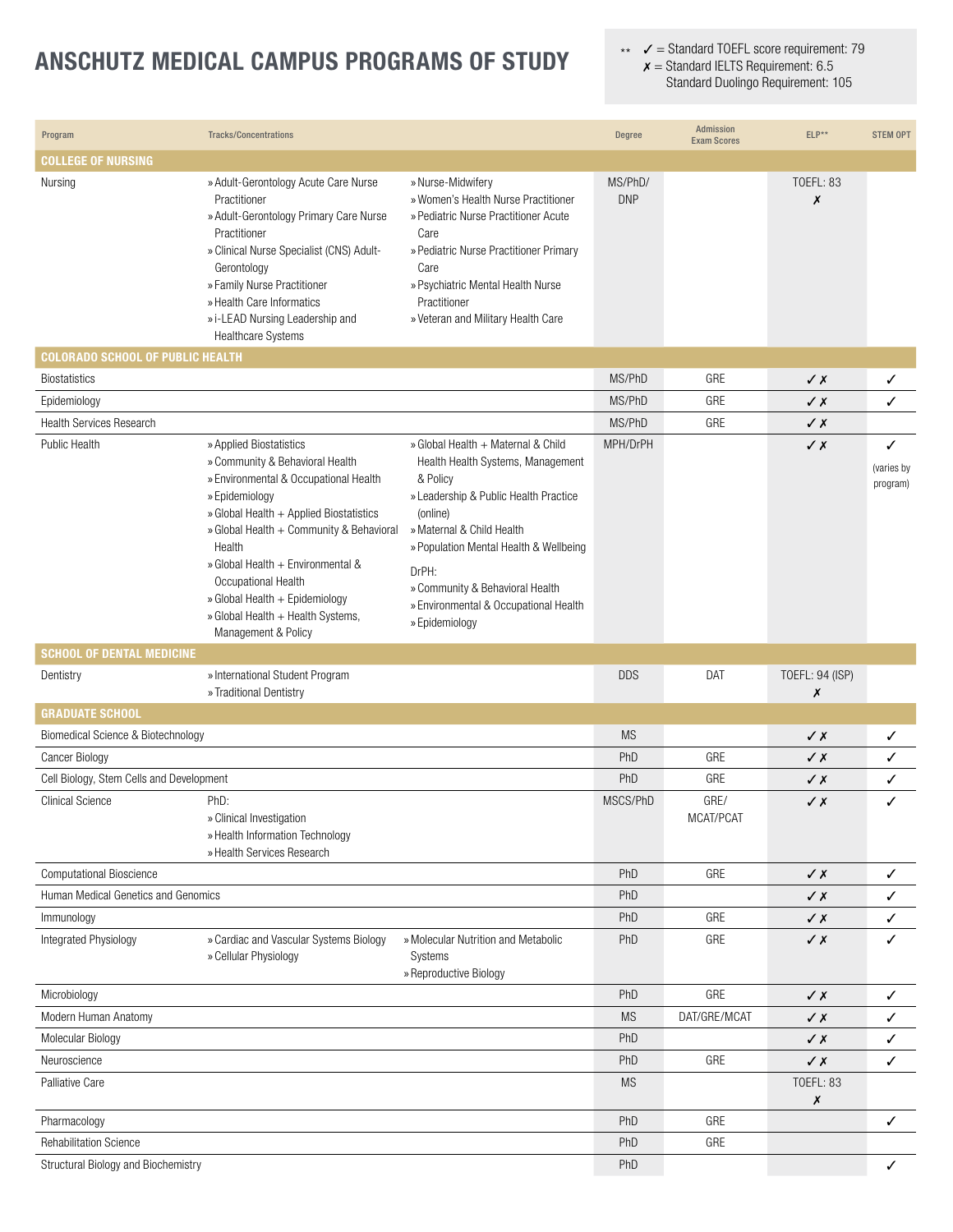| Program                        | <b>Tracks/Concentrations</b>                          | <b>Degree</b> | Admission<br><b>Exam Scores</b>             | $ELP**$            | <b>STEM OPT</b> |
|--------------------------------|-------------------------------------------------------|---------------|---------------------------------------------|--------------------|-----------------|
| <b>SCHOOL OF MEDICINE</b>      |                                                       |               |                                             |                    |                 |
| Anesthesiology                 |                                                       | <b>MS</b>     | <b>MCAT</b>                                 | <b>TOEFL: 94</b>   |                 |
|                                |                                                       |               |                                             | X                  |                 |
| Genetic Counseling             |                                                       | <b>MS</b>     | GRE                                         | $\sqrt{x}$         |                 |
| <b>Medical Scientist</b>       |                                                       | $MD + PhD$    | <b>MCAT</b>                                 | N/A                | ✓               |
| Medicine                       |                                                       | <b>MD</b>     | <b>MCAT</b>                                 | N/A                |                 |
| Physical Therapy               |                                                       | <b>DPT</b>    | GRE                                         | $\sqrt{x}$         |                 |
| Physician Assistant            |                                                       | <b>MPAS</b>   |                                             | <b>TOEFL: 85</b>   |                 |
|                                |                                                       |               |                                             | X                  |                 |
|                                | SKAGGS SCHOOL OF PHARMACY AND PHARMACEUTICAL SCIENCES |               |                                             |                    |                 |
| <b>Clinical Pharmacy</b>       |                                                       | <b>MS</b>     |                                             | <b>TOEFL: 89</b>   |                 |
|                                |                                                       |               |                                             | X                  |                 |
| <b>Pharmaceutical Sciences</b> | » PhD: Pharmaceutical Outcomes Research               | MS/PhD        | GRE                                         | $\sqrt{x}$         | ✓               |
|                                |                                                       |               | (PhD only)                                  |                    | (PhD only)      |
| Pharmacy                       | » iPharmD (online)                                    | PharmD        | » iPharmD: FPGEE/                           | » iPharmD:         |                 |
|                                | » Traditional PharmD                                  |               | <b>ITPD Fdn Exam</b>                        | TOEFL 89/IELTS 6.5 |                 |
|                                |                                                       |               | » Traditional PharmD: » Traditional PharmD: |                    |                 |
|                                |                                                       |               | PCAT/MCAT                                   | Phone Interview    |                 |
| Toxicology                     |                                                       | PhD           |                                             | $\checkmark$ x     | ✓               |



# APPLICATION CHECKLIST

- □ Online Application: get started today at https://www.ucdenver.edu/ international-admissions/about-cu-denver/anschutz-medical-campus
- Application Fee: \$75
- $\Box$  Transcripts / Mark Sheets
	- » You must provide complete, official transcripts from all post-secondary colleges & universities you have attended
	- » If your transcripts are in a language other than English, you must provide a certified English translation.
	- » Visit your program's webpage for details
	- » Questions & Special Situations: contact your program of study

#### **Program-Specific Documents**

- » Please visit your program's webpage to learn what other documents your program requires for admission. These may include:
- » Personal Statement / Statement of Purpose
- » Resume / CV
- » Letters of Recommendation
- » Test Scores: DAT, GRE, etc. (see the Programs of Study charts for test scores)
- **Q** Proof of English Language Proficiency (see below)

# APPLICATION DEADLINES

Application deadlines vary by program. Please check with your program of interest for specifics.

# ENGLISH LANGUAGE PROFICIENCY

You must provide proof of English language proficiency (ELP) in order to be considered for admission.

# ENGLISH LANGUAGE PROFICIENCY TESTS

The university minimum scores are listed below. Many programs require higher overall scores (see the Programs of Study charts for details).

| <b>Test</b>          | <b>TOEFL IBT</b> | <b>IELTS</b><br>Academic | <b>PTE</b><br>Academic | <b>Duolingo English Test</b> |
|----------------------|------------------|--------------------------|------------------------|------------------------------|
| <b>Overall Score</b> | 79               | 6.5                      | 58                     | 105                          |
| Reading              | 18               | 5.5                      | 42                     | Literacy: 85                 |
| Listening            | 17               | 5.5                      | 42                     | Comprehension: 85            |
| Speaking             | 20               | 5.5                      | 42                     | Conversation: 85             |
| Writing              | 17               | 5.5                      | 42                     | Production: 85               |

#### ESL Academy

Meet the ELP requirement by graduating from the University of Colorado Denver ESL Academy.

#### Additional Options

CU Denver accepts many other ways to prove your ELP. Based on your citizenship and academic background, you may have additional options. Visit the International Admissions website or contact us for more information!

# COST OF ATTENDANCE

Your total cost to attend CU Denver includes more than your tuition & fees - you will also need to consider your housing, food, travel, health insurance, textbooks, etc. Before you can apply for your US student visa, you must prove to CU Anschutz that you have the necessary funding to support your first year of study.

The cost estimates below are for Academic Year 2021-2022. Please note that your individual cost of attendance will vary. Estimated costs are subject to change.

| <b>Tuition &amp; Fees</b> | <b>Living Expenses</b> | <b>Books &amp; Insurance</b> | Total (I-20 Amount) |
|---------------------------|------------------------|------------------------------|---------------------|
| \$17.913                  | \$21.249               | \$3,545                      | \$42,707            |